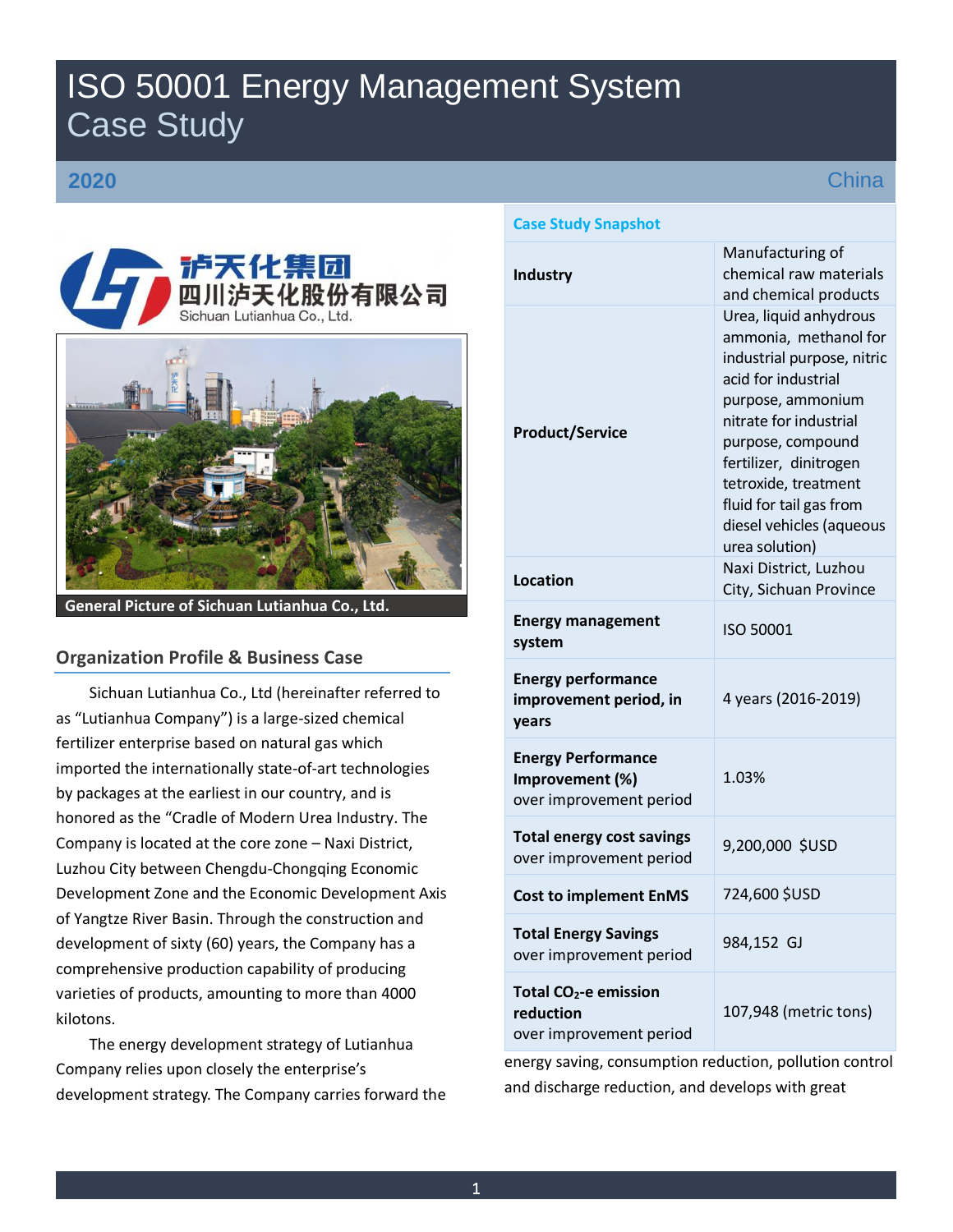efforts the recycling economy and resources reutilization as so to achieve the goal of wastes reduction and wastes being utilized as resources.

Lutianhua Company focuses on its energy development strategy and energy management policy, formulates long-term and short-term energy targets, and constructs an energy target system involving national energy conservation tasks, energy management level, process and equipment improvement, product comprehensive energy consumption index, production process energy consumption index, auxiliary production process energy consumption index, etc. to help Lutianhua Company's "green" transformation and "high quality" development.

# *"Energy Saving and Environmental Protection, Green and Recycling, Clean Production"*

*- Zhao Yongqing, general manager of the Company*

## **Business Benefits**

Lutianhua passed the certification of the energy management system in October 2013 and the replacement certification of the energy management system in July 2014(GB2331-2012/ISO50001:2011).

1) During the improvement period from 2016 to 2019, the company's energy performance increased by an average of 1.03% a year, with a total energy saving of 984,152 GJ, a total cost saving of \$9.2 million and a carbon dioxide emission reduction of 107,948 metric tons, by intensifying efforts to upgrade key energyconsuming equipment, optimizing technological processes, adjusting the energy-use structure, issuing benchmark values for energy consumption of production units, and conducting quantitative assessment of energy consumption of production units on a monthly basis.

2) A total of nearly \$730,000 was invested from 2016 to 2019 for energy metering monitoring equipment maintenance, inspection and energy control system operation and maintenance, software upgrading, energy management system recertification audit and energy audit and related technical support.

3) We will strengthen communication with local authorities and make full use of preferential energy policies to reduce energy costs. Strive to enjoy the country's various power preferential policies in 2019, saving about \$3.5 million a year.

 $4)$  Promote the application of energy saving and low carbon production technology and technology. The production process of diesel vehicle exhaust gas treatment liquid developed by the company in May 2018, compared with the domestic and foreign use of granular urea to prepare diesel vehicle exhaust gas treatment liquid products, the raw materials are cleaner, the energy consumption is lower, the product quality is better than the domestic similar products, and the third prize of Sichuan Science Progress Award is obtained, and two patent achievements are also obtained.

## **Plan**

The decision-making level of Lutianhua Company attaches great importance to energy management, and has set up a leading group on energy conservation and emission reduction for a solid level of energy management in the company, formulated a medium- and long-term development plan and made clear the direction of development.

### **1**)**Organizational approach**

One is to establish the head of energy management. It is determined that the general manager of the company is the first responsible person for energy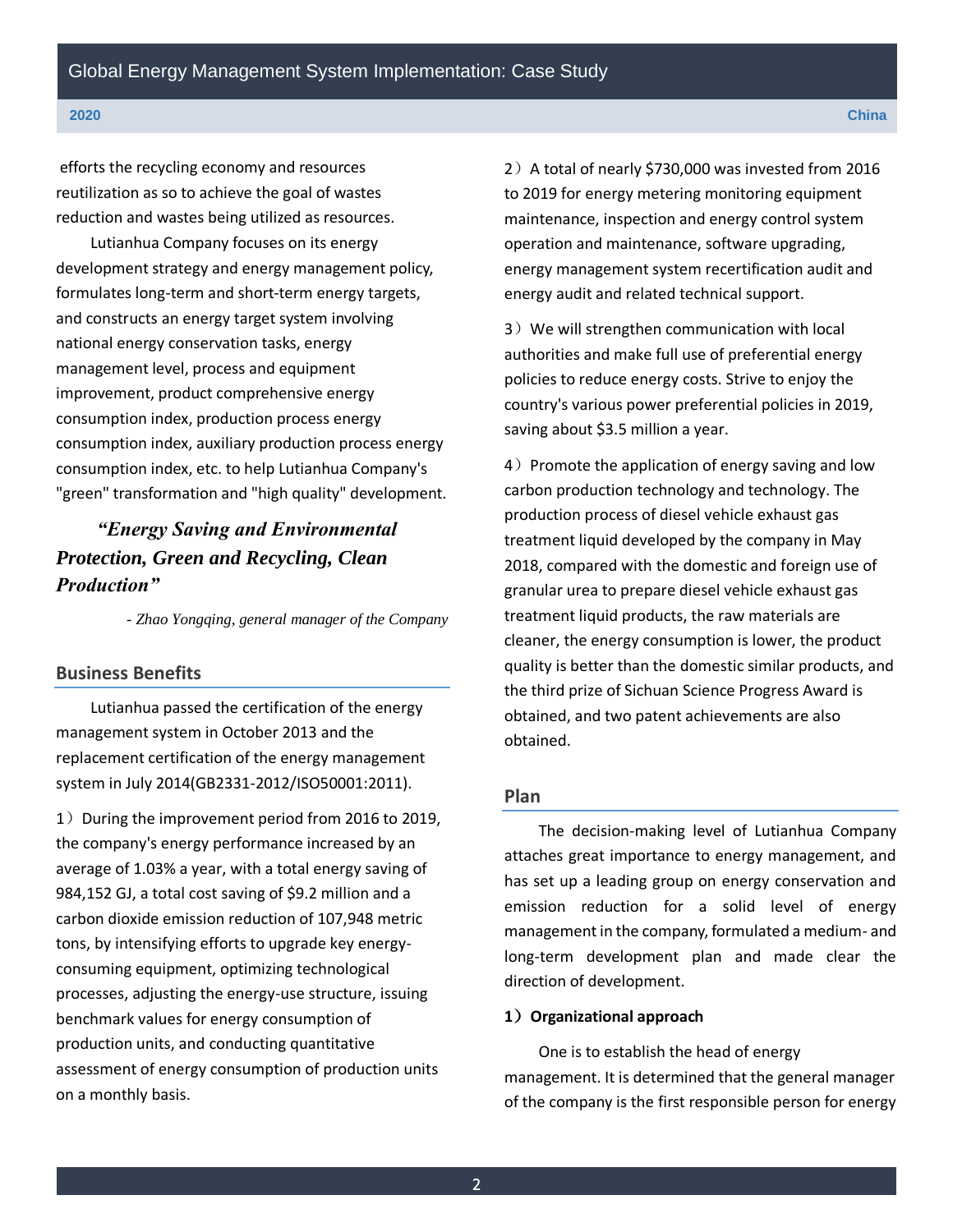management, and the representative of the company manager is the specific responsible person for energy management.

Second, establish and improve energy management institutions. Implement the three-level energy management system of the company, subsidiary company and department workshop to ensure that the energy management of the company is in a controlled state.

The third is to strengthen the process control, establish the daily consumption assessment mechanism of the production plant, announce the completion of the material consumption index of each production plant every month, and link with the performance appraisal to ensure that the production consumption is effectively controlled.

#### **2) Goal setting**

At the beginning of a year, by combining the energy saving indexes requested by the government, Company's energy saving plans, analytical results of energy utilization status, by taking into account comprehensively the budgets for production, formulate the annual energy objectives, indexes and energy management schemes of the Company. Break down the energy objectives and indexes, sign one by one the responsibility documents of energy saving and discharge reduction objectives with secondary units, and make it linked with the work performance examination of the responsible person of each unit in such a way to ensure the completion of annual energy saving objectives.

#### **3) Construction of energy management system**

By following the requirements of ISO50001 standard, the Company has formulated 14 energy management systems, such as, *Standard for Energy Management*, *Formulating of Energy Objective Indexes and Management Schemes as well as Management Procedures*, *Quota Management System for Energy* 

*Consumption*, and etc., the energy management work has been standardized through such series of energy management systems from energy procuring, metering, statistics, production process management, quota examination and etc., and the energy management level of the Company has been further improved.

#### **4) Energy evaluation and planning**

Firstly, formulate the *Management System for Energy Evaluation*, making clear the departmental responsibilities, evaluation methods, bases, requirements and evaluation periods in order to seek for the energy saving potentials and opportunities of production plants.

Secondly, revise the *Management System for Energy Statistics* and the *Management Procedures for Measuring Equipment*, and standardize the management of energy statistics and metering process.

Thirdly, carry out the audit and systematic analysis of energy use situation, forming an *Energy Audit Report*, and prepare the energy saving plans on the basis of energy audit in order to point out the directions and objectives for reducing the energy consumption of unit product and energy consumption of processes in the next step.

#### **5) Energy performance evaluation**

Firstly, by following the requirements of ISO50001 system, on a basis of energy metering and statistics management, by taking energy evaluation as a means, by improving the energy usage efficiency and reducing the energy costs as a direction, by applying the energy balance tables, energy network diagrams as well as the system management concepts of PDCA sustained improvement, 60 energy performance parameters and 6 energy-consuming processes at Company level were identified, 35 main energy-consuming equipment were determined, and detailed operating procedures and control measures were formulated, and responsibilities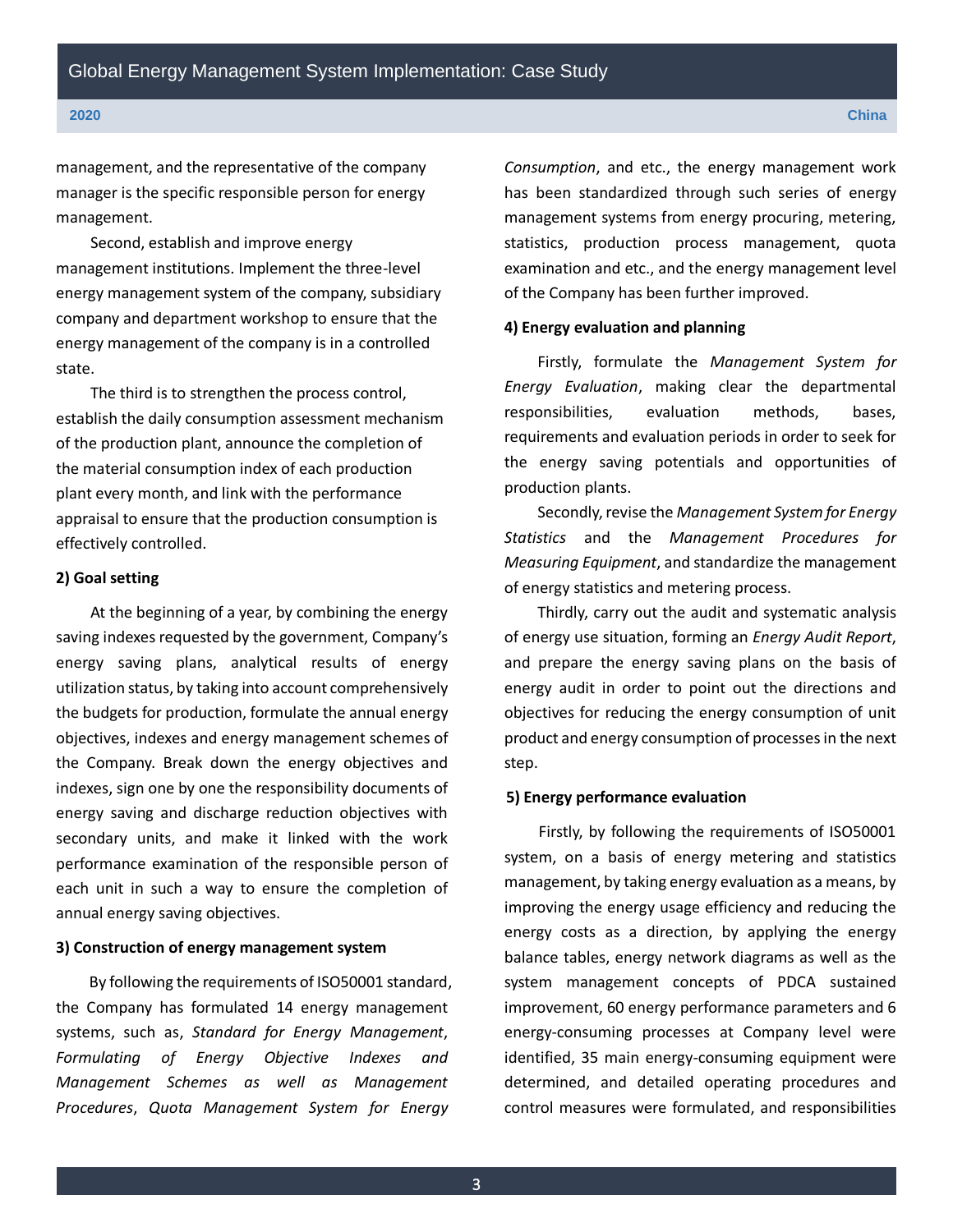were made clear.

Secondly, make perfect unceasingly the evaluation method for energy performance examination, by combining the optimal values in the history, set up the examination indexes for the annual and monthly consumptions of production plants, carry out the quantization examination on the consumptions of production plants using normalization method, use it as the bases for monthly energy performance evaluation so as to make the energy performance evaluation become more reasonable and comparable.

*"Strengthen the energy benchmarking management, detail the analysis of energy consumption data, do practically the technical innovation in energy-saving and watersaving."*

*- Sun Guang, director of Company Production Management Department*

#### **Do, Check, Act**

### **1) Operation control and sustained improvement**

Firstly, establish an all-round examination system for energy performance. Formulate the annual energysaving objectives and monthly energy performance indexes, carry out the examinations every month, and make it linked with the performance award of the employees;

Secondly, do well the seamless refined energysaving of plants as well as the control of plant startup and shutdown, formulate the schemes for refined startup and shutdown, and reduce the discharge of "3 kinds of wastes";

Thirdly, by making use of the *Monthly Report on Process Production Analysis*, summarize and analyze the energy consumption of every production plant;

Fourthly, make perfect the *Analytical Process of Plant Status*, carry out analysis and evaluation of plant

status and equipment status every quarter, and implement the plan-oriented systematic maintenance.

Fifthly, by making use of the energy-saving supervision center of the government, carry out every year the supervision of energy saving by the Company, make comparison with the benchmarking values of energy consumption among the industry, make analysis of insufficiency and formulate the scheme for energy efficiency improvement. From 2016 to 2019, the energy performance was improved by 1.03% on annual average as per the calculation of comprehensive energy consumption of unit product. In particular, the new ammonia plant of the Company operated continuously for 452 days in 2017, breaking the national record of continuous operation among the similar production plant.

#### **2) Professionals and communications**

First, according to the assessment standards of professional and technical personnel in Sichuan Province to assess the company's energy administrator qualifications and ability to assess, only after the assessment of qualified to have the second year of qualifications.

Secondly, at present, the Company has 55 full-time and partial-time energy management persons, 52 internal auditors for energy management system, and 95 full-time metering inspectors.

Thirdly, as a competent department for energy management in the Company, the Energy Management Department is responsible for preparing the energysaving plans as well as the schemes for energy-saving propaganda activities, responsible for the popularization and application of new energy-saving technologies as well as the training work on energy management.

Fourthly, attend actively the training of the laws and regulations regarding energy saving, studying and training as well as technical exchanges of state-of-art energy-saving technologies organized by the country,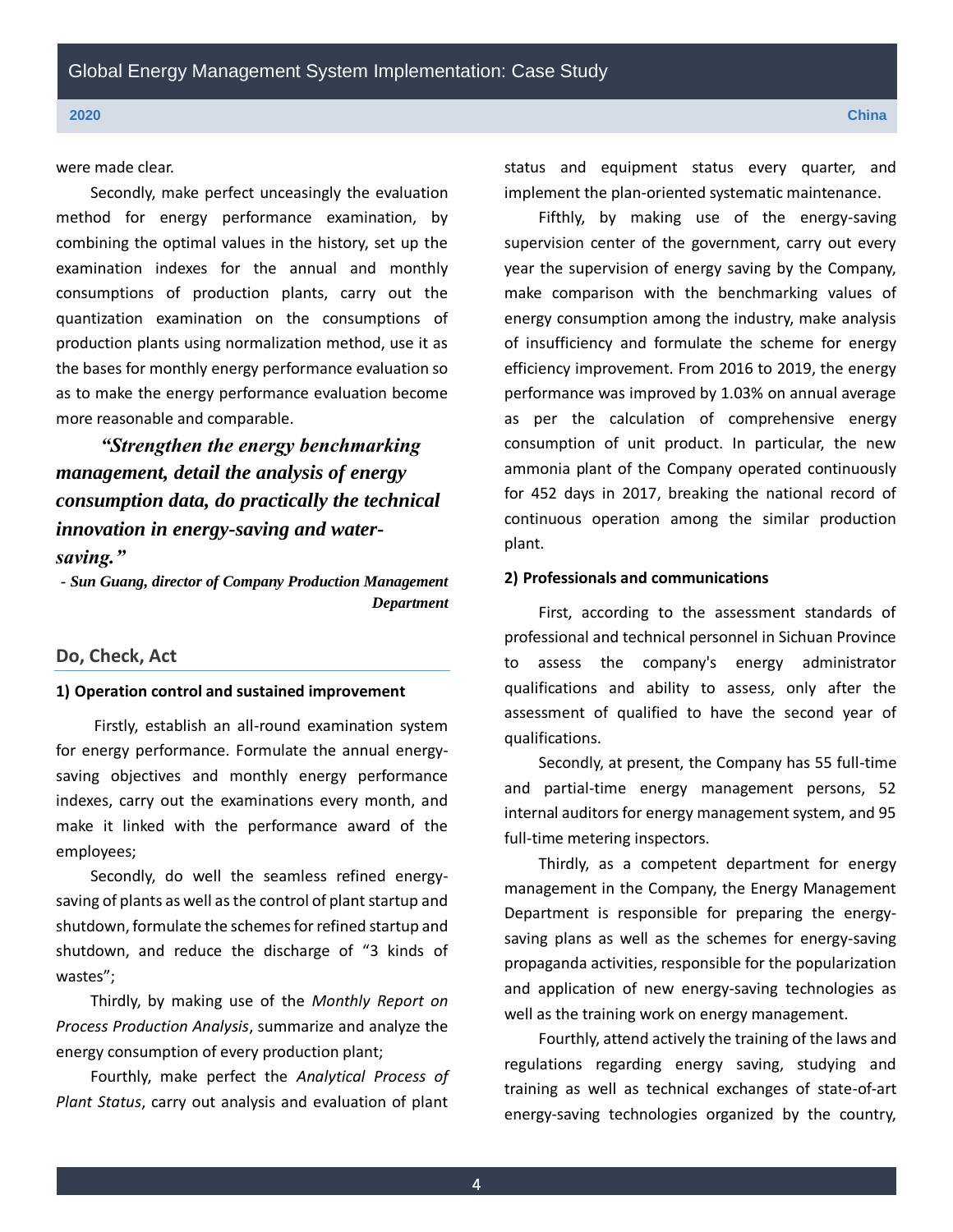provinces, cities and industries.

#### **3) Tools and resources**

First, in accordance with the requirements of the General Principles on the Provision and Management of Energy Use Unit Energy Measuring Instruments, GB17167-2006, the Procedures for the Management of Energy Metering shall be compiled so that the company's energy metering and management shall conform to the national standards and relevant government regulations. Our company's energy measuring instrument equip rate is 97.56% in 2019.

The second is to establish and perfect the information management system, adopt Kingdee ERP system, EAM equipment management system, production real-time data system, make the company production, sales management, equipment management, energy consumption management comprehensive combination, fully controlled, real-time feedback, dynamic coordination.

The third is to conduct internal audit and selfinspection of the company's energy management system every year and hire qualified professional certification bodies to supervise and examine the operation of the company's energy management system.

Fourth, nearly \$182,000 a year is spent on energy management to ensure improved energy performance.

#### **Transparency**

Lutianhua Company takes "perfecting the management system, standardizing the management process, strengthening the process control, and controlling the performance risk from the source" as the guidance, and regards the system management work as an important measure to promote the promotion of the company's operation management. Greenhouse Gas Emissions Disclosure through the company's official website 、Official website of the National Accreditation Authority 、 The official website of Fangyuan Logo Certification Group announces to the public the suitability, adequacy and effectiveness of the operation of the company's energy management system.

| $\overline{E}$        |            | 全国认证认可信息公共服务平台<br>National certification and accreditation information public service platform |     |            |    |                    |            |         |    |      |                    |      |      |      |                             |      |      |      |      |
|-----------------------|------------|------------------------------------------------------------------------------------------------|-----|------------|----|--------------------|------------|---------|----|------|--------------------|------|------|------|-----------------------------|------|------|------|------|
|                       |            |                                                                                                |     |            |    |                    |            |         | 第页 | 认证所言 | 从会机构               | 从业人类 | 认证期间 | 认可结果 | 教堂的                         | 言智共法 | 检验检测 | 和技術者 | TOST |
| 当期控告:认证也是 以证法其证合仲实    |            |                                                                                                |     |            |    |                    |            |         |    |      |                    |      |      |      |                             |      |      |      |      |
| 再提案件                  |            |                                                                                                |     |            |    |                    |            |         |    |      |                    |      |      |      |                             |      |      |      |      |
| Esas.                 | 清祖入宮衛児区长崎県 |                                                                                                |     |            |    | 供证细印本称: PRH2和世和理公司 |            |         |    |      |                    |      |      |      |                             |      |      |      |      |
| 认证题目                  | 管理体系以证     |                                                                                                |     | - 初度管理体系以正 |    |                    | · 昭用管理体系以足 |         |    |      | · januaris         |      |      |      |                             |      |      |      |      |
| <b>NEWS</b>           | 中国集内       | $\scriptstyle\rm w$                                                                            | - 1 |            | ×1 |                    |            | unen en |    |      |                    |      |      |      |                             |      |      |      |      |
| 亚本状态                  | 有限         | $\sim$                                                                                         |     |            |    |                    |            |         |    |      |                    |      |      |      |                             |      |      |      |      |
|                       |            |                                                                                                |     |            |    | 豊富                 | 重算         |         |    |      |                    |      |      |      |                             |      |      |      |      |
| 相応対応(の太春事定形活動)        |            |                                                                                                |     |            |    |                    |            |         |    |      |                    |      |      |      |                             |      |      |      |      |
|                       | 房号         |                                                                                                |     |            |    |                    | 400, 2.30  |         |    |      |                    |      |      |      | m-theatersteepatares        |      |      |      |      |
| 四川の天文製作を開くこ<br>٠      |            |                                                                                                |     |            |    |                    |            |         |    |      | 91510500711880825C |      |      |      |                             |      |      |      |      |
| 証书内向の共作取締役実施          |            |                                                                                                |     |            |    |                    |            |         |    |      |                    |      |      |      |                             |      |      |      |      |
| 四川泸天化股份有限公司           |            |                                                                                                |     |            |    |                    |            |         |    |      |                    |      |      |      |                             |      |      |      |      |
| 17 を画号 00215EN2172R2L | <b>AIX</b> |                                                                                                |     |            |    | 认证项目产品单数:和津管理体系认证  |            |         |    |      |                    |      |      |      | <b>(F+SWBBW 2022-10-08)</b> |      |      |      |      |
| 发证机构 方面标志认证编图有限公司     |            |                                                                                                |     |            |    |                    |            |         |    |      |                    |      |      |      |                             |      |      |      |      |

**Photo 1 Status of the company's energy management system published on the official website of the National Accreditation Authority**

| 方圆标志认证集团<br>CHINA QUALITY MARK CERTIFICATION GROUP<br>G |                                   |                |            |            |                                                                        |            |   |  |  |  |  |
|---------------------------------------------------------|-----------------------------------|----------------|------------|------------|------------------------------------------------------------------------|------------|---|--|--|--|--|
| 查询结果:                                                   |                                   |                |            |            |                                                                        |            |   |  |  |  |  |
| 全业名称                                                    | 认证依据                              | 研報             | 衛田期        | 有效日期       | 体系覆盖范围                                                                 | 首次发证时间     | 猛 |  |  |  |  |
| 四川泸天化股份有限公司                                             | GB/T 23331-<br>2012/ISO50001:2011 | 00219EN0172R2L | 2019-10-09 | 2022-10-08 | 尿素、液体无水氢、工业用甲醚、工业硝酸、工业硝酸铁、复制肥料、四氯<br>化二氢、柴油车尾气处理液(尿素水溶液)的生产和所涉及的能源管理活动 | 2016-07-21 | 苞 |  |  |  |  |

**Photo 2 Status of the company's energy management system published on the official website of Fangyuan Logo Certification Group**



**Photo 3 The disclosure of the company's greenhouse gas emissions released on the official website of Sichuan Lutianhua Co., Ltd.** 

### **Lessons Learned**

**A.** Follow closely the energy-saving front technology, strengthen the Technical Exchange and cooperation